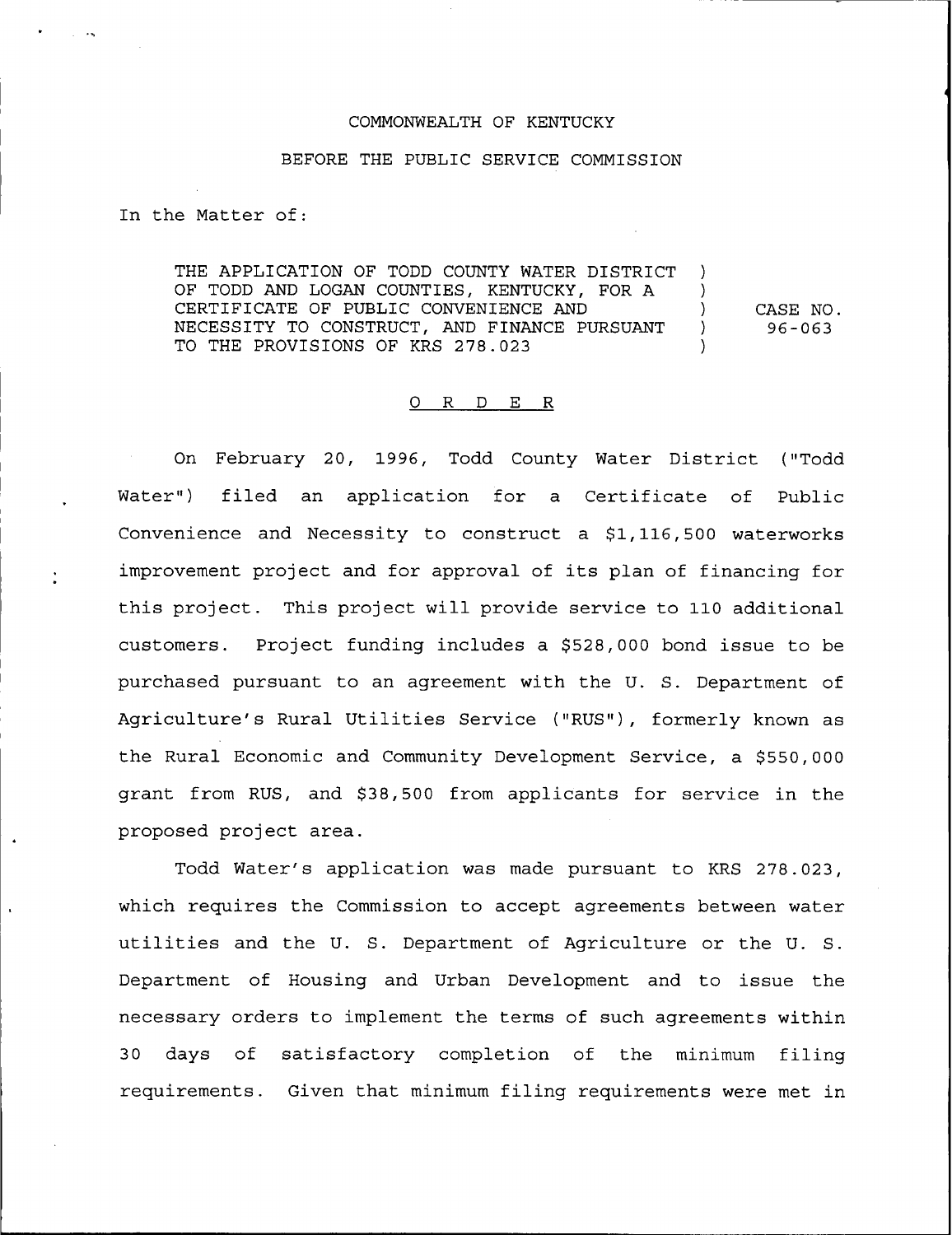this case on February 20, 1996, KRS 278.023 does not grant the Commission any discretionary authority to modify or reject any portion of this agreement.

IT IS THEREFORE ORDERED that:

1. Todd Water is hereby granted <sup>a</sup> Certificate of Public Convenience and Necessity for the proposed construction project.

2. Todd Water's proposed plan of financing with RUS is accepted.

3. Todd Water is authorized to issue bonds not to exceed \$ 528,000.

4. Todd Water shall file a copy of the "as-built" drawings and a certified statement that the construction has been satisfactorily completed in accordance with the contract plans and specifications within 60 days of the substantial completion of the construction certificated herein.

5. Todd Water shall monitor the adequacies of the expanded water distribution system after construction. If the level of service is inadequate or declining or the pressure to any customer falls outside the requirements of <sup>807</sup> KAR 5:066, Section 5(1), Todd Water shall take immediate action to bring the system in compliance with Commission regulations.

Nothing contained herein shall be deemed a warranty of the Commonwealth of Kentucky, or any agency thereof, of the financing herein accepted.

 $-2-$